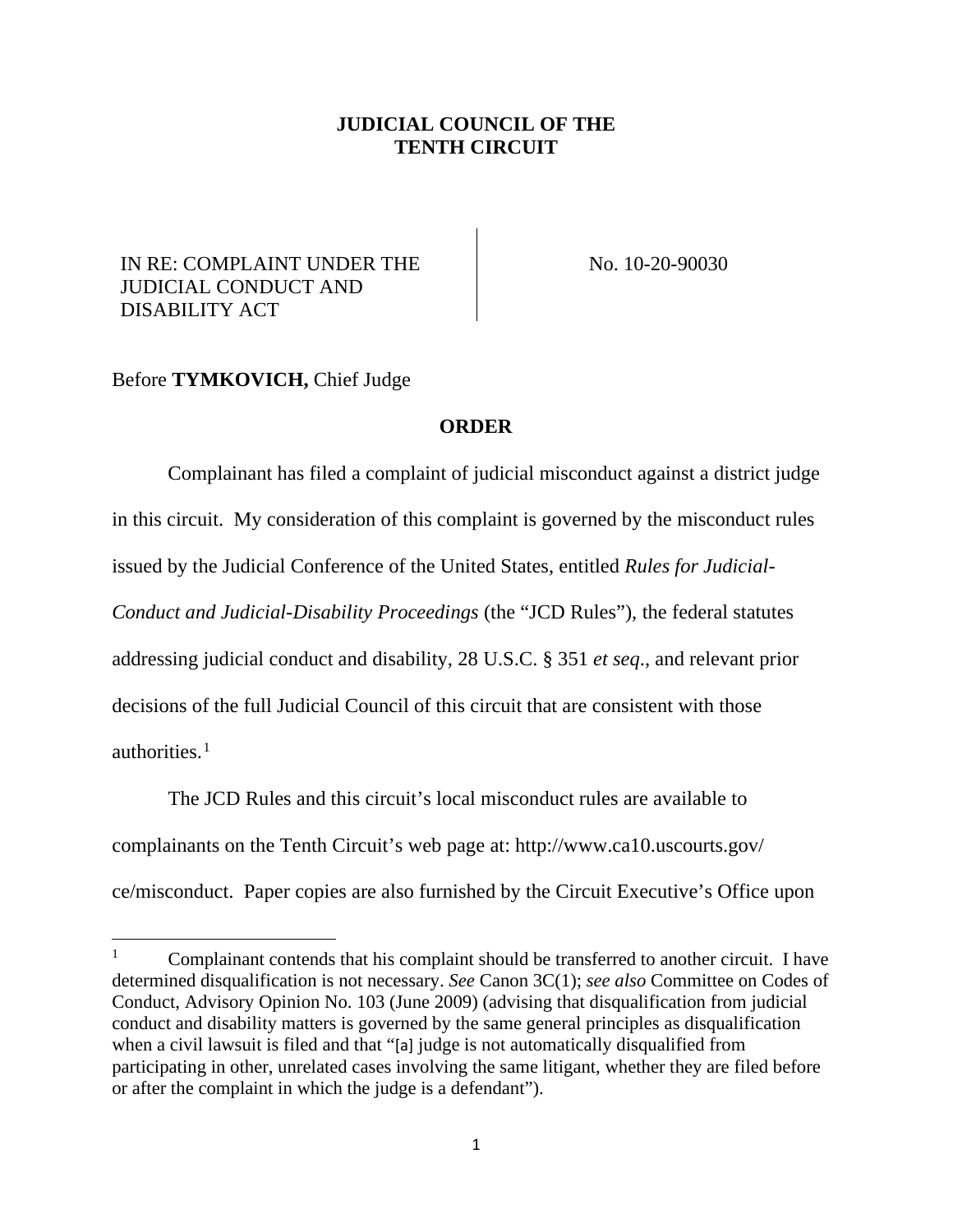request. In accordance with those rules, the names of the complainant and subject judge shall not be disclosed in this order. *See* JCD Rule 11(g)(2).

Complainant alleges the subject judge, who was assigned to complainant's civil matter, "has helped perpetrators of hate crimes, obstruction of justice and electronic aggressions." Specifically, complainant asserts that "the court," presumably the subject judge, improperly relied on case law, misstated facts, and abused its discretion. These claims are not cognizable as misconduct because they are "directly related to the merits of a decision or procedural ruling." JCD Rule 11(c)(1)(B); *see also* Commentary to JCD Rule 4 (stating that "[a]ny allegation that calls into question the correctness of an official decision or procedural ruling of a judge—without more—is merits-related").

Complainant further contends the subject judge "has displayed a deep-seatedfavoritism to corruption and a deep-seated-antagonism to victims of constitutional violations." While allegations of bias and corruption can state valid claims for misconduct even when they relate to a judge's ruling, *see* Commentary to JCD Rule 4, these claims fail because they are completely unsupported. The JCD Rules require complainants to support their allegations with "sufficient evidence to raise an inference that misconduct has occurred." *See* JCD Rule 11(c)(1)(D).

The remainder of complainant's allegations appear to be about the conduct of people who are not the subject judge. Complainant has indicated that he does not wish to name as subject judges any of the other judges mentioned in his complaint. Further, complainant's allegations against non-judges are not cognizable misconduct. *See* JCD Rule 1(b) (providing "[a] covered judge is defined under the Act and is limited to judges

2